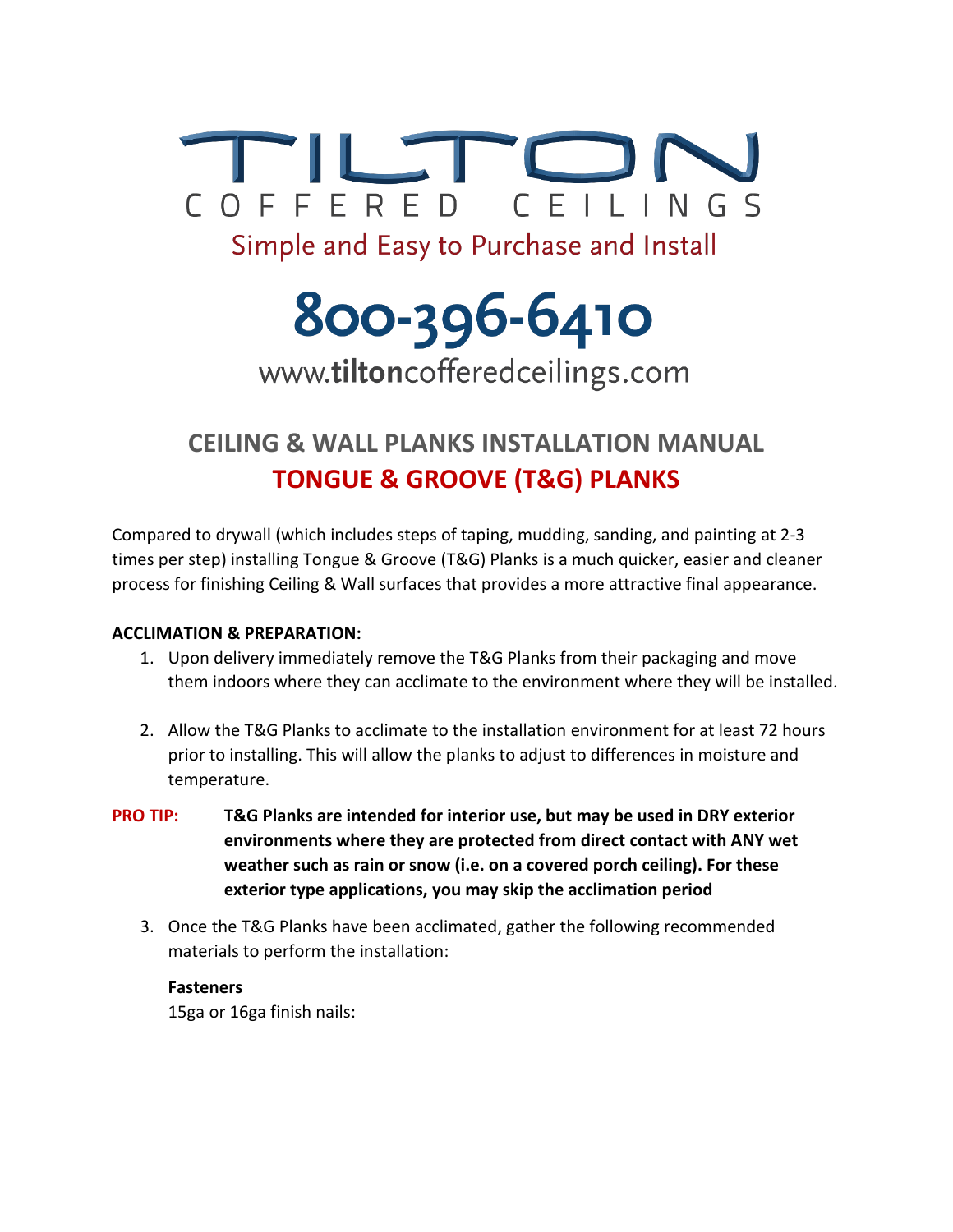# **Adhesive**

In addition to mechanical fasteners (i.e. nails) it is recommended, but not required, that you use a construction adhesive such as [Loctite PL 510 Wood & Panel](https://www.loctiteproducts.com/en/products/build/construction-adhesives/loctite_pl_510_woodandpanel.html) or similar on the back of the planks for additional security.

# **Vapor Barrier**

A vapor barrier may be necessary when installing directly to the framing against exterior ceilings and/or walls (refer to your local building code requirements prior to installation).

## **INSTALLATION – Preface:**

It is important to understand that no two Wood Planks are exactly the same and once received you will want to layout and select the most desirable planks for optimal positioning on your Ceiling or Wall. This does not apply to paint-grade, pre-primed or pre-painted planks

Tongue & Groove (T&G) Planks are supplied in either specific or randomized lengths, but are not intended to be installed in all full-length pieces (although they can be).

# **PRO TIP:** The optimal installation and appearance is achieved by first understanding the **spacing of your ceiling and/or wall framing (i.e. ceiling-joists and/or wallstuds).**

Typical construction framing for both ceiling-joists and wall-studs is spaced at either 16" or 24" on-center.



Once you have identified the on-center joist or stud spacing, your Shiplap Planks will need to be cut to lengths which conform to that spacing to ensure that the end-to-end seams (aka buttjoints) land centered on a joist or stud and be fastened at each of the joist or stud locations as required for proper installation.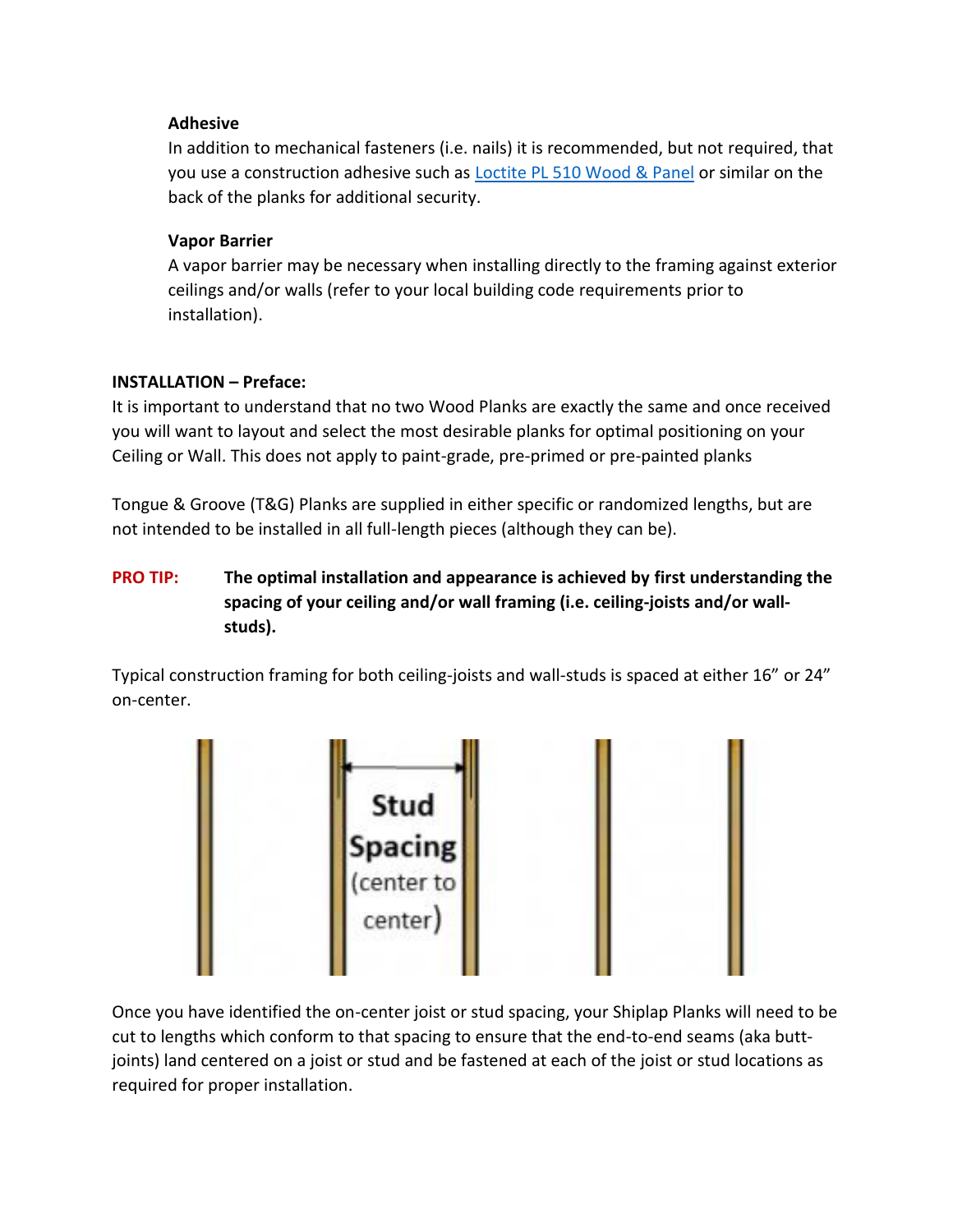

# **END-TO-END SEAMS/JOINTS MUST LAND ON JOISTS OR STUDS**

# **For Example:**

#### **16" On-Center Spacing**

Planks will be cut into incremental lengths of 16" such as:  $16" - 32" - 48" - 64" - 80" - 96" - 112" - 128" - 144" - 160" - 174" - 192"$ 

#### **24" On-Center Spacing**

Planks will be cut into incremental lengths of 24" such as:  $24'' - 48'' - 72'' - 96'' - 120'' - 144'' - 168'' - 192''$ 

**PRO TIP: Always add 15% to the actual total square footage of ceiling and/or wall area you will be covering to account for waste, cuts, and to achieve an optimal layout.** 

#### **INSTALLATION – Perpendicular to Ceiling and/or Wall Framing:**

- 1. Cut the T&G Planks to length so that end-to-end seams/joints fall centered on a joist or stud.
- 2. Position the first row of T&G Planks perpendicular to the ceiling or wall framing with the "groove" side of the planks facing the wall or floor. Leave a 1/4" space between the side edge of the planks and the wall or floor and a 1/8" space between the ends of the planks where they meet with any perpendicular surfaces (i.e. walls or inside corners).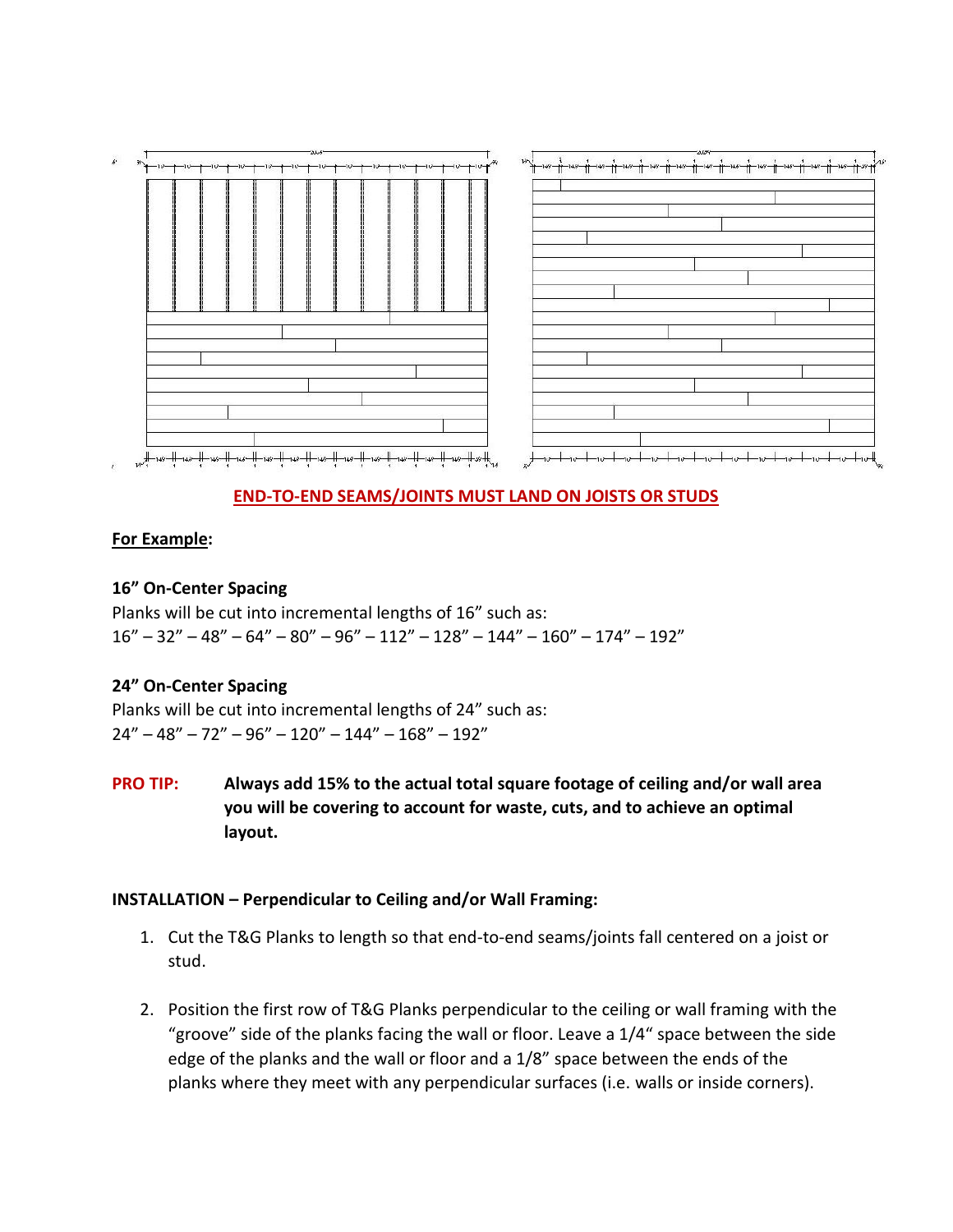- **PRO TIP:** It is easiest to start at the low point of a vaulted ceiling or at the base of a wall **so that gravity is on your side while installing the T&G Planks. It is also important that the first row of planks is set parallel, square and/or level to ensure proper installation of the remaining planks across the entire area.**
	- 3. Once properly positioned secure the first row of T&G Planks in place by nailing straight through the face of the "groove" side at a 45-degree angle through the crotch of the "tongue" of the opposite side of the planks at each of the framing joist or stud locations.
	- 4. When the first row of planks is secured you can slide the groove side of the second row of planks over the exposed tongue side of the first row to interlock them. This not only provides a tight fitting joint between planks which eliminates gaps, but also covers and hides the nails in the tongue side of the first row of planks which is commonly referred to as "blind-nailing".
- **PRO TIP: When interlocking the planks, you may need to gently tap the tongue side to get them to fit tightly together. Use a rubber mallet or a hammer with a scrap piece of the planks to prevent damaging the edge of the material when doing so.**
	- 5. Nail through the crotch of the tongue of the second row of planks at a 45-degree angle at each of the framing joist or stud locations. Each nail should pass through the tongue and penetrate into the joist or stud. It is important to adjust the depth setting of your nail gun to ensure that the nails sit flush with or just slightly below the surface of the tongue so that they do not obstruct the next row of planks when interlocking them as per the following diagram: